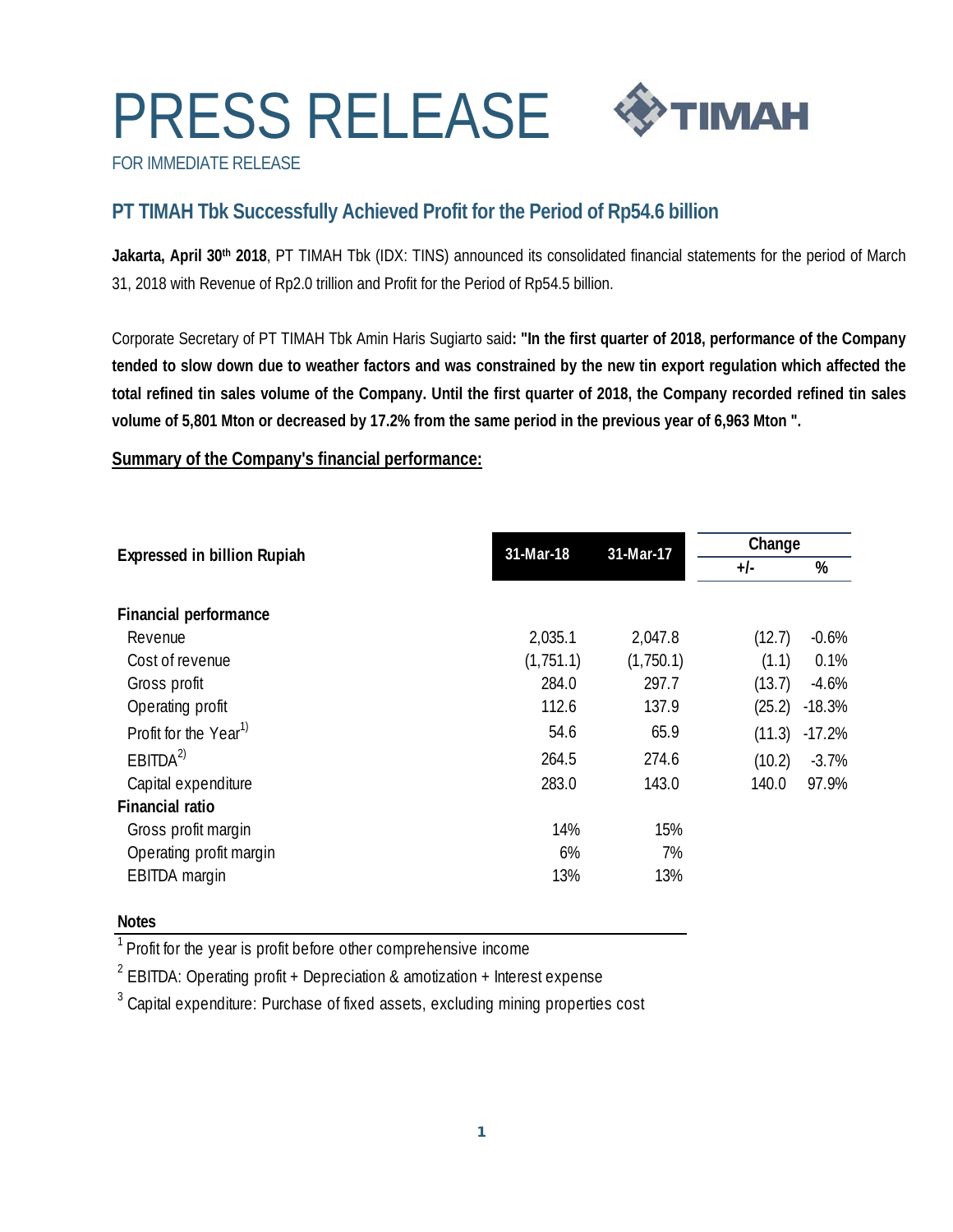#### **FINANCIAL PERFORMANCE ANALYSIS FOR THE PERIOD ENDED 31 MARCH 2018**

- The Company recorded Revenue of Rp2,035.1 billion, slightly decreased compared to the same period in the previous year which amounted to Rp2,047.8. The decline in refined tin sales volume is one of the causes of the decline in the Company's operating revenues, however operating revenues other than refined tin include operating revenues from tin chemical, hospitals, real estate, shipbuilding services and nickel, respectively increasing by 93.4%, 23.1%, 100%, 8.9%, 100% to Rp147.6 billion, Rp61.5 billion, Rp16.8 billion, Rp2.5 billion, Rp21.8 billion.
- The Company's Cost of Revenue amounted to Rp1,751.1 billion was relatively unchanged in the same period in the previous year amounted to Rp1,750.0 billion due to the decline of the Company's tin ore production to 5,550 tons from 7,494 tons or decreased by 26%.
- Until the end of first quarter 2018, the Company's capital expenditures amounted to Rp282.6 billion, among others, were used for construction in progress of Rp125.2 billion, machinery and installation of Rp62.5 billion, transportation equipment of Rp22.1 billion and for the needs of operations and other business activities amounted to Rp72.8 billion.
- Overall, decline in the Company's performance is only temporary due to changes in export regulations and nature conditions in the Mining Permit Area (IUP) so that Profit for the Period and EBITDA decreased by 17.2% and 3.7% respectively to Rp54.6 billion and Rp264 .5 billion.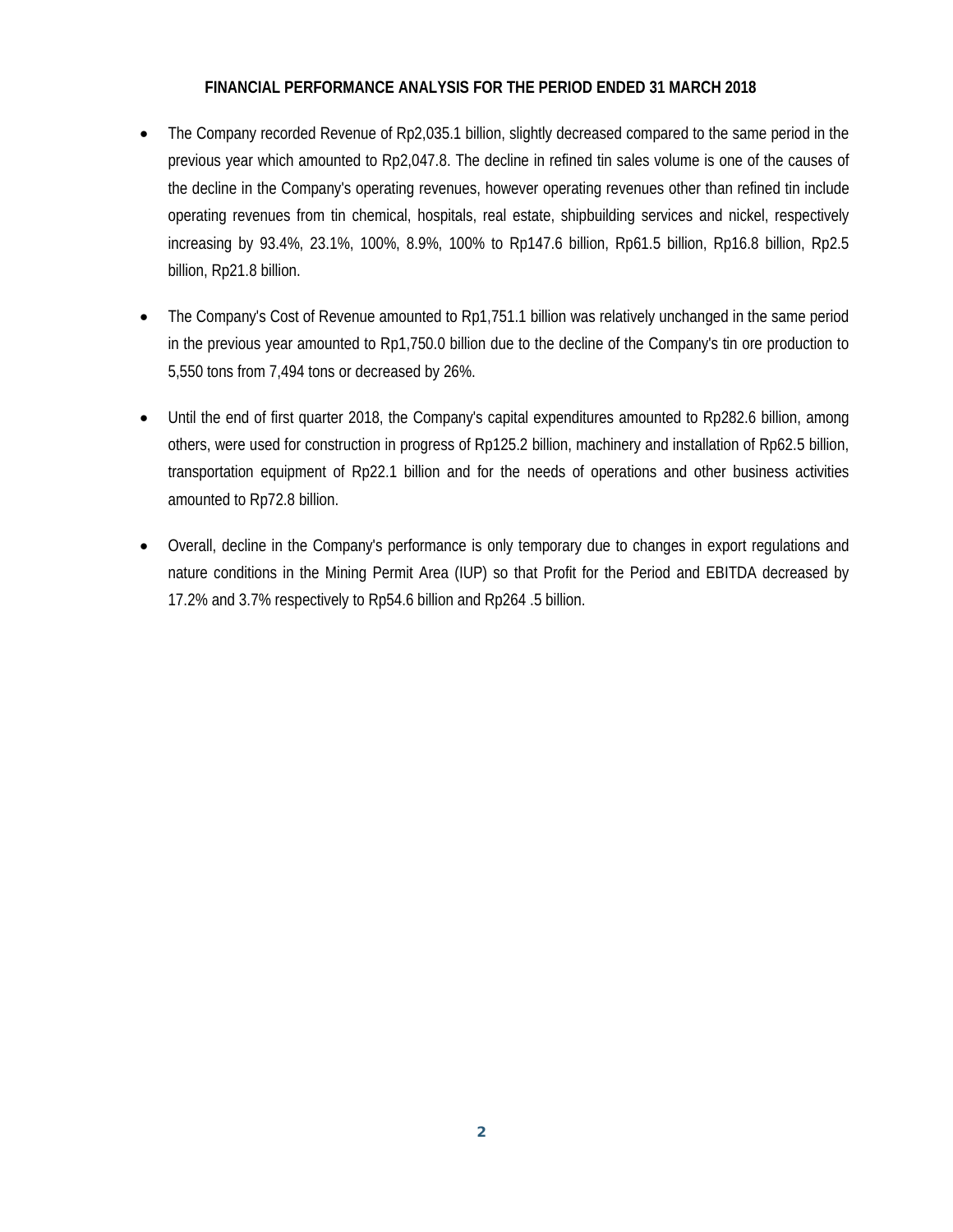## **Summary of the Company's operating performance:**

| <b>Expressed in full units</b> |                           | 31-Mar-18 | 31-Mar-17 | Change |          |        |
|--------------------------------|---------------------------|-----------|-----------|--------|----------|--------|
|                                |                           |           |           | $+/-$  | %        |        |
|                                | Operation performance     |           |           |        |          |        |
|                                | Production of tin ore     | ton       | 5,550     | 7,494  | (1, 944) | $-26%$ |
|                                | Production of refined tin | Mton      | 5,361     | 6,963  | (1,602)  | $-23%$ |
|                                | Sales of refined tin      | Mton      | 5,801     | 6,963  | (1, 162) | $-17%$ |
|                                | Average selling price     | \$/Mton   | 21,470    | 20,428 | 1,042    | 5%     |
| Inventory                      |                           |           |           |        |          |        |
|                                | Tin ore                   | ton       | 1,494     | 2,080  | (585)    | $-28%$ |
|                                | Slag                      | ton       | 9,941     | 9,021  | 920      | 10%    |
|                                | Refined                   | Mton      | 3,198     | 3,907  | (708)    | $-18%$ |
| Tin chemical                   |                           |           |           |        |          |        |
|                                | Production                | ton       | 1691      | 1,186  | 505      | 43%    |
|                                | <b>Sales</b>              | ton       | 1493      | 910    | 583      | 64%    |
|                                | Average selling price     | \$/ton    | 7253      | 6,077  | 1,176    | 19%    |
| Tin solder                     |                           |           |           |        |          |        |
|                                | Production                | ton       | 292       | 114    | 178      | 156%   |
|                                | <b>Sales</b>              | ton       | 357       | 74     | 283      | 382%   |
|                                | Average selling price     | \$/ton    | 20759     | 21,643 | (884)    | $-4%$  |

For further information, please contact:

**Amin Haris Sugiarto, Corporate Secretary** 

Phone  $\therefore$  +62 (21) 2352 8000<br>Email  $\therefore$  corporatesecretary

: corporatesecretary@pttimah.co.id

Website : www.timah.com

\*\*\*\* end of press release \*\*\*\*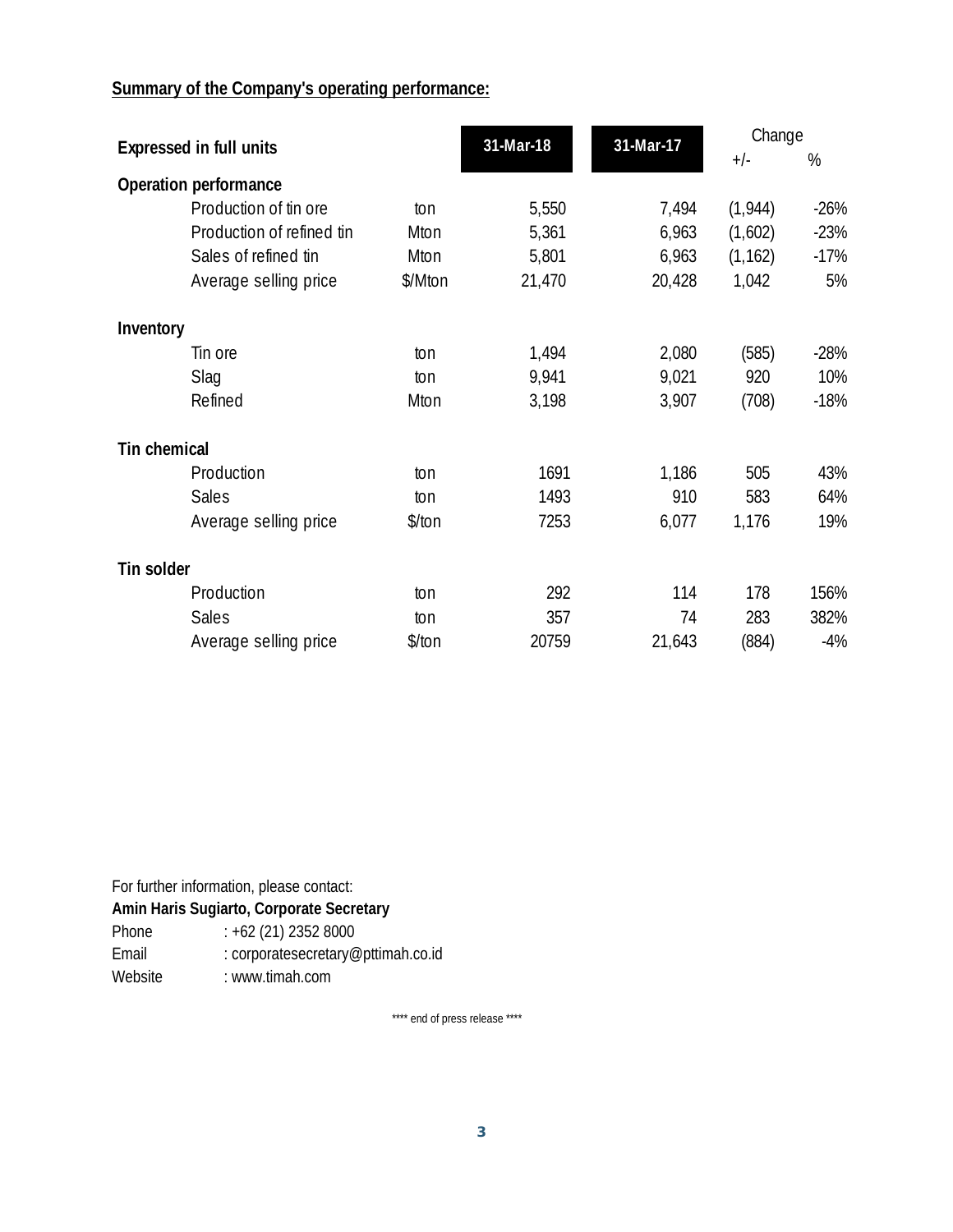# PRESS RELEASE



UNTUK SEGERA DISIARKAN

## **PT TIMAH Tbk membukukan Laba Periode Berjalan sebesar Rp54.6 miliar**

**Jakarta, 30 April 2018,** PT TIMAH Tbk (IDX:TINS) mengumumkan laporan keuangan konsolidasian untuk periode 31 Maret 2018 dengan mencatatkan Pendapatan Usaha sebesar Rp2,0 triliun dan Laba Periode Berjalan sebesar Rp54,5 miliar.

Seketaris Perusahaan PT TIMAH Tbk Amin Haris Sugiarto mengatakan: **"Pada periode kuartal I-2018 kinerja Perseroan cenderung melambat akibat faktor cuaca dan terkendala dengan regulasi ekspor timah yang baru sehingga berdampak terhadap jumlah volume penjualan logam timah Perseroan. Sampai dengan kuartal I-2018 Perseroan mencatatkan volume penjualan logam timah sebesar 5,801 Mton atau mengalami penurunan sebesar 17.2% dari periode yang sama pada tahun sebelumnya sebesar 6,963 Mton ".** 

### **Ringkasan kinerja keuangan Perseroan:**

|           |           | Perubahan |          |
|-----------|-----------|-----------|----------|
|           |           | $+/-$     | %        |
|           |           |           |          |
|           |           |           |          |
| 2,035.1   | 2,047.8   | (12.7)    | $-0.6%$  |
| (1,751.1) | (1,750.1) | (1.1)     | 0.1%     |
| 284.0     | 297.7     | (13.7)    | $-4.6%$  |
| 112.6     | 137.9     | (25.2)    | $-18.3%$ |
| 54.6      | 65.9      | (11.3)    | $-17.2%$ |
| 264.5     | 274.6     | (10.2)    | $-3.7%$  |
| 283.0     | 143.0     | 140.0     | 97.9%    |
|           |           |           |          |
| 14%       | 15%       |           |          |
| 6%        | 7%        |           |          |
| 13%       | 13%       |           |          |
|           | 31-Mar-18 | 31-Mar-17 |          |

### **Catatan**

 $1$ Laba periode berjalan adalah laba sebelum penghasilan komprehensif lainnya

 $2$  EBITDA: Laba usaha + Penyusutan dan amortisasi + Beban bunga

 $3$  Belanja modal: Pembeilan aset tetap tidak termasuk biaya properti pertambangan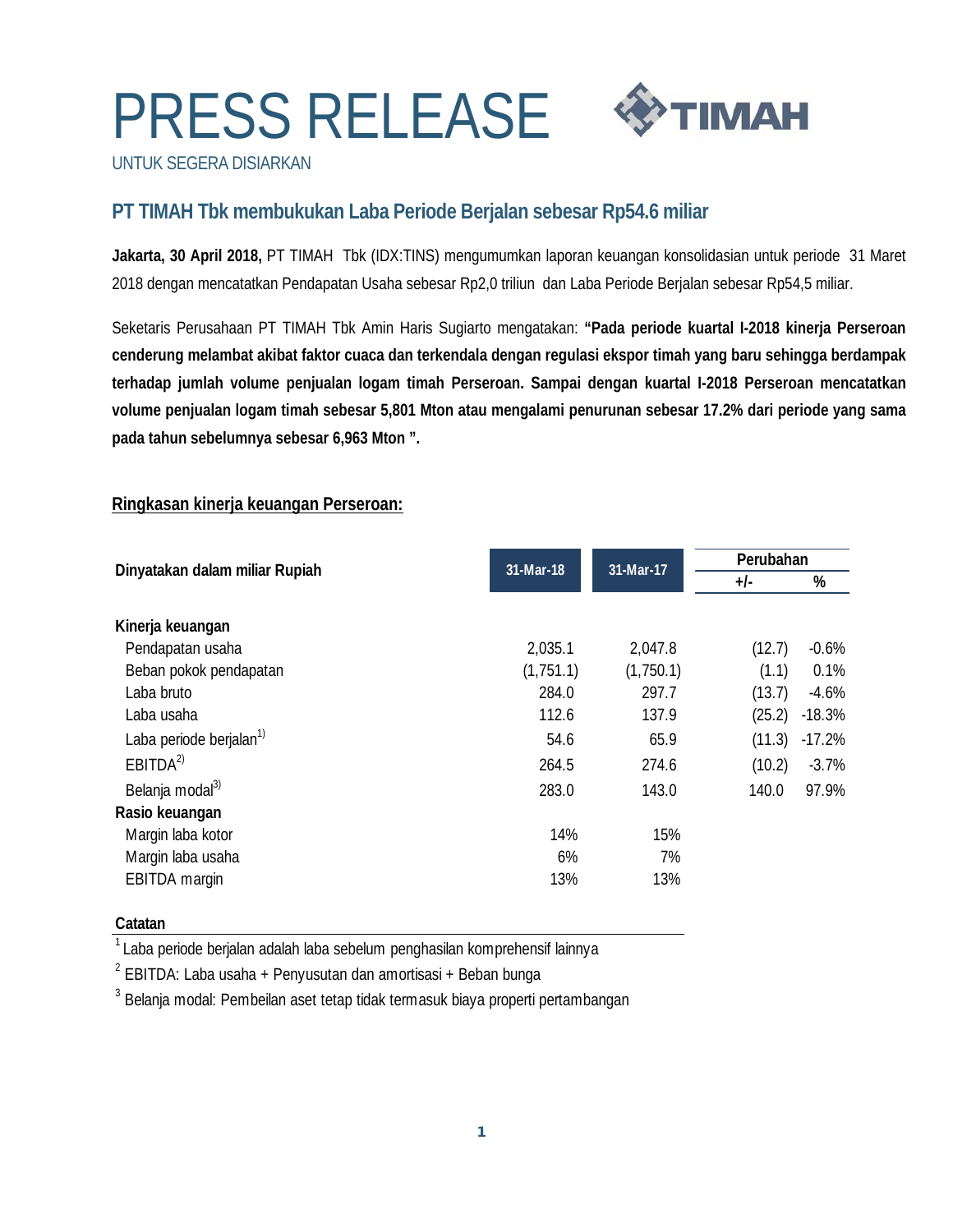#### **ANALISA KINERJA KEUANGAN UNTUK TAHUN YANG BERAKHIR 31 MARET 2018**

- Perseroan mencatatkan Pendapatan Usaha sebesar Rp2,035.1 miliar, sedikit mengalami penurunan dibandingkan dengan periode yang sama pada tahun sebelumnya yaitu sebesar Rp2,047.8. Penurunan volume penjualan logam timah menjadi salah satu penyebab penurunan Pendapatan Usaha Perseroan, namun demikian pendapatan usaha selain dari logam timah mengalami peningkatan antara lain Pendapatan Usaha dari tin chemical, rumah sakit, real estate, jasa galangan kapal dan nikel yang masing-masing mengalami peningkatan sebesar 93.4%, 23.1%, 100%, 8.9%, 100% menjadi Rp147.6 miliar, Rp61.5 miliar, Rp16.8 miliar, Rp2.5 miliar, Rp21.8 miliar.
- Jumlah Beban Pokok Pendapatan Perseroan sebesar Rp1,751.1 miliar relatif tidak terdapat perubahan yang signifikan pada periode yang sama pada tahun sebelumnya sebesar Rp1,750.0 miliar yang disebabkan oleh penurunan produksi bijih timah Perseroan menjadi 5,550 ton dari 7,494 ton atau mengalami penurunan sebesar 26%.
- Sampai dengan akhir kuartal-I 2018, tercatat belanja modal Perseroan sebesar Rp282.6 miliar antara lain digunakan untuk aset dalam penyelesaian sebesar Rp125.2 miliar, mesin dan instalasi sebesar Rp62.5 miliar, Peralatan pengangkutan sebesar Rp22.1 miliar dan untuk kebutuhan operasional dan aktivitas usaha lainnya sebesar Rp72.8 miliar.
- Secara keseluruhan penurunan kinerja Perseroan hanya bersifat sementara yang disebabkan oleh perubahan regulasi ekspor dan kondisi alam pada Wilayah Ijin Pertambangan (IUP) sehingga Laba Periode Berjalan dan EBITDA Perseroan mengalami penurunan masing-masing sebesar 17.2% dan 3.7% menjadi Rp54.6 miliar dan Rp264.5 miliar.